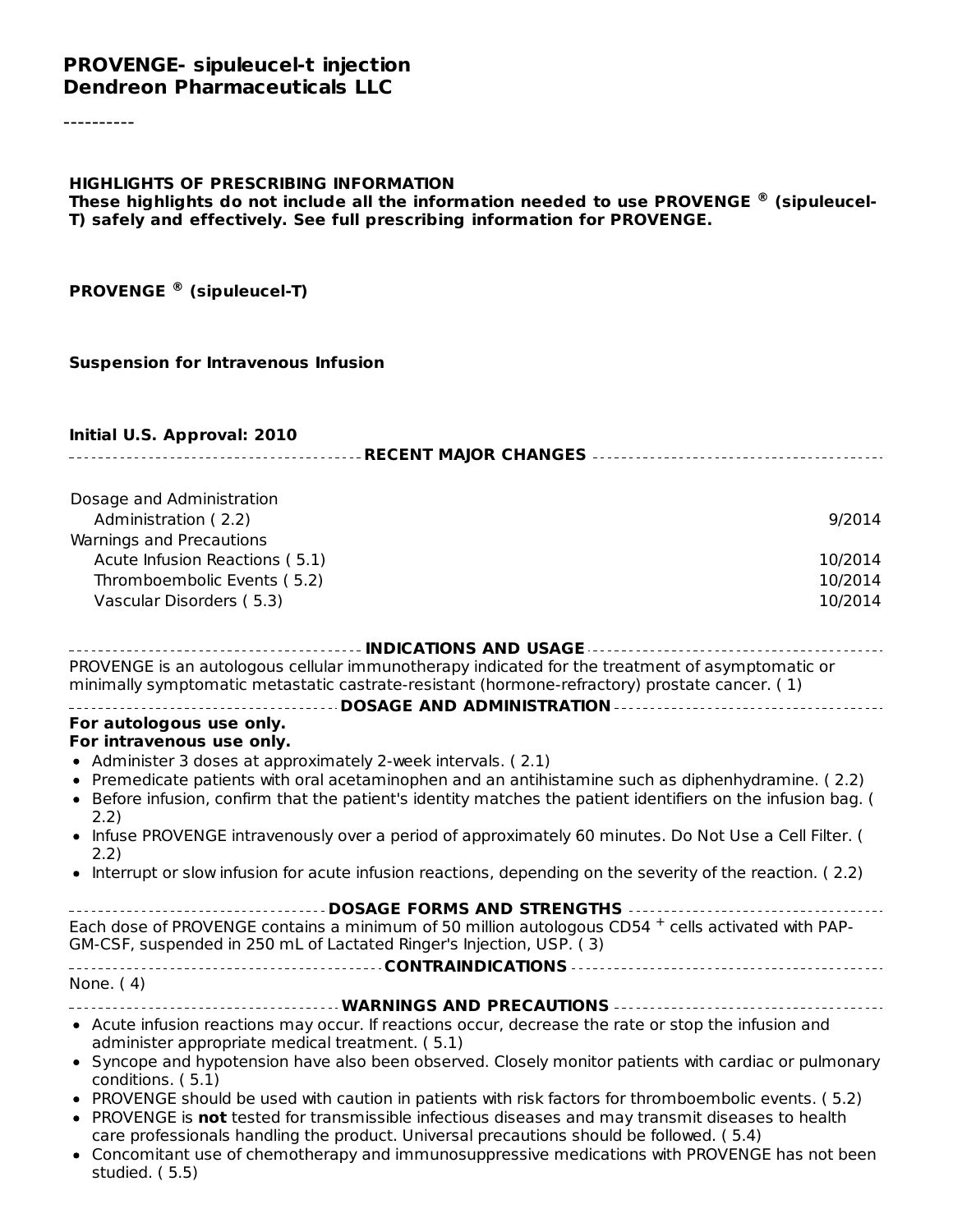The most common adverse reactions (incidence  $\geq$  15%) are chills, fatigue, fever, back pain, nausea, joint ache, and headache. ( 6)

**To report SUSPECTED ADVERSE REACTIONS, contact Dendreon Pharmaceuticals LLC at 1- 877-336-3736 or FDA at 1-800-FDA-1088 or www.fda.gov/medwatch.**

**See 17 for PATIENT COUNSELING INFORMATION and FDA-approved patient labeling.**

**Revised: 7/2017**

#### **FULL PRESCRIBING INFORMATION: CONTENTS\***

#### **1 INDICATIONS AND USAGE**

#### **2 DOSAGE AND ADMINISTRATION**

- 2.1 Dose
- 2.2 Administration
- **3 DOSAGE FORMS AND STRENGTHS**

#### **4 CONTRAINDICATIONS**

#### **5 WARNINGS AND PRECAUTIONS**

- 5.1 Acute Infusion Reactions
- 5.2 Thromboembolic Events
- 5.3 Vascular Disorders
- 5.4 Handling Precautions for Control of Infectious Disease
- 5.5 Concomitant Chemotherapy or Immunosuppressive Therapy
- 5.6 Product Safety Testing

#### **6 ADVERSE REACTIONS**

- 6.1 Clinical Trials Experience
- 6.2 Postmarketing Experience

#### **7 DRUG INTERACTIONS**

#### **8 USE IN SPECIFIC POPULATIONS**

- 8.5 Geriatric
- 8.6 Race

#### **10 OVERDOSAGE**

**11 DESCRIPTION**

#### **12 CLINICAL PHARMACOLOGY**

12.1 Mechanism of Action

#### **13 NONCLINICAL TOXICOLOGY**

#### **14 CLINICAL STUDIES**

#### **16 HOW SUPPLIED/STORAGE AND HANDLING**

#### **17 PATIENT COUNSELING INFORMATION**

\* Sections or subsections omitted from the full prescribing information are not listed.

#### **FULL PRESCRIBING INFORMATION**

**1 INDICATIONS AND USAGE**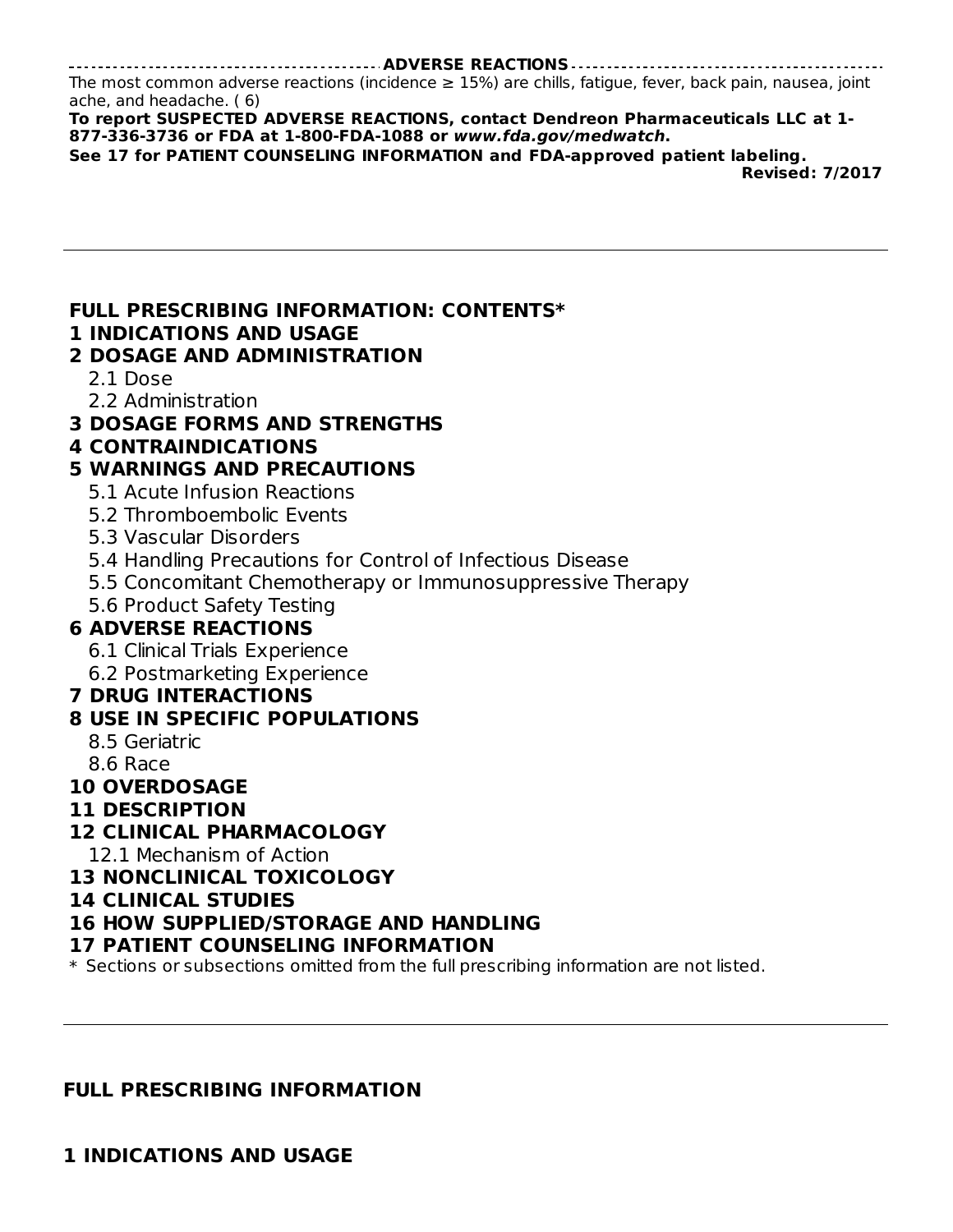PROVENGE  $\mathcal{P}$  (sipuleucel-T) is an autologous cellular immunotherapy indicated for the treatment of asymptomatic or minimally symptomatic metastatic castrate-resistant (hormone-refractory) prostate cancer.

## **2 DOSAGE AND ADMINISTRATION**

**For autologous use only.**

## **For intravenous use only.**

## **2.1 Dose**

Each dose of PROVENGE contains a minimum of 50 million autologous  $CD54 +$  cells activated with PAP-GM-CSF [ see Description (11) ].

The recommended course of therapy for PROVENGE is 3 complete doses, given at approximately 2-week intervals. In controlled clinical trials, the median dosing interval between infusions was 2 weeks (range 1 to 15 weeks); the maximum dosing interval has not been established.

If, for any reason, the patient is unable to receive a scheduled infusion of PROVENGE, the patient will need to undergo an additional leukapheresis procedure prior to continuing a course of treatment. Advise patients of this possibility prior to initiating treatment.

## **2.2 Administration**

- Do not use PROVENGE until confirmation of product release is received from Dendreon.
- Dendreon will send the Final Product Disposition Notification form containing the patient identifiers, expiration date and time, and the disposition status (approved for infusion or rejected), to the infusion site. Infusion must begin prior to the expiration date and time indicated on the Final Product Disposition Notification form and Product Label. Do not use expired PROVENGE. Keep the sealed, patient-specific PROVENGE infusion bag within the insulated polyurethane container inside the outer cardboard shipping box until the time of administration.
- To minimize potential acute infusion reactions, premedicate the patients orally with acetaminophen and an antihistamine, such as diphenhydramine, approximately 30 minutes prior to administration of PROVENGE.

## Administration steps:

- 1. Remove the infusion bag from the insulated polyurethane container and inspect the bag for signs of leakage or external damage. Contents of the bag will be clear to opaque, with a white to red color, including shades of off-white, cream, light yellow and orange. Remove the infusion bag from the insulated polyurethane container and inspect the bag for signs of leakage or external damage. Contents of the bag will be clear to opaque, with a white to red color, including shades of off-white, cream, light yellow and orange.
- 2. Gently mix and resuspend the contents of the bag, inspecting for clumps and clots. Small clumps of cellular material should disperse with gentle manual mixing. Do not administer if the bag leaks during handling, is damaged, or if clumps remain in the bag.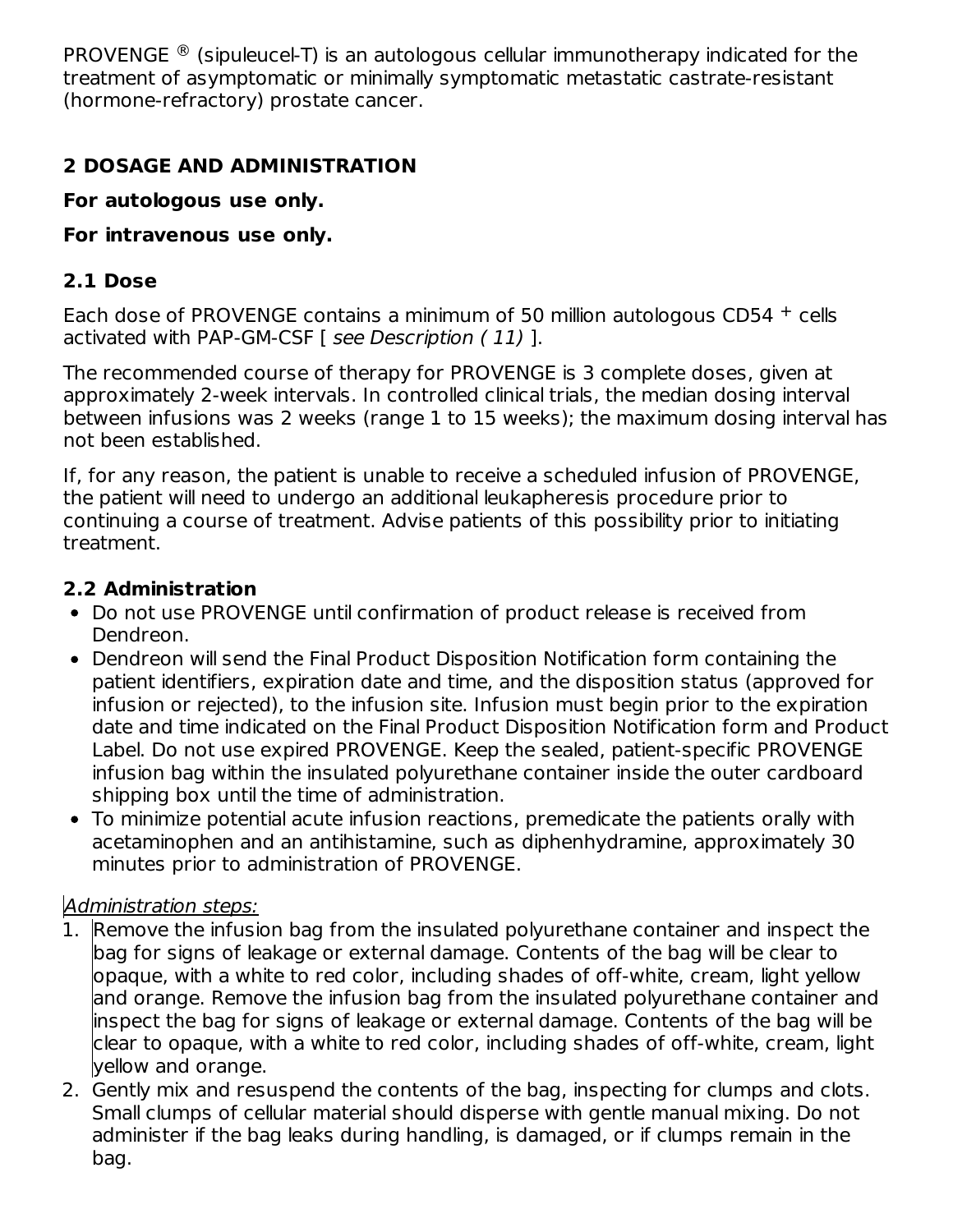- 3. **Match the patient's identity with the patient identifiers on the Final Product Disposition Notification form and the PROVENGE infusion bag.**
- 4. Infuse the entire volume of the PROVENGE infusion bag intravenously over approximately 60 minutes. **Do not use a cell filter.**
- 5. Observe the patient for acute infusion reactions for at least 30 minutes following each infusion.
	- o If acute infusion reactions occur, such as chills, fatigue, fever, nausea, and joint ache, interrupt or slow the infusion and administer appropriate medical treatment as needed. In controlled clinical trials, symptoms of acute infusion reactions were treated with acetaminophen, intravenous H1 and/or H2 blockers, and low-dose intravenous meperidine.
	- o If the infusion is interrupted, keep the PROVENGE infusion bag at room temperature.
	- Do not resume infusion if the PROVENGE infusion bag has been at room temperature for more than 3 hours.

#### **3 DOSAGE FORMS AND STRENGTHS**

Each dose of PROVENGE contains a minimum of 50 million autologous  $CD54 +$  cells activated with PAP-GM-CSF, suspended in 250 mL of Lactated Ringer's Injection, USP.

#### **4 CONTRAINDICATIONS**

None.

#### **5 WARNINGS AND PRECAUTIONS**

## **5.1 Acute Infusion Reactions**

Acute infusion reactions (reported within 1 day of infusion) may occur and include nausea, vomiting, fatigue, fever, rigor or chills, respiratory events (dyspnea, hypoxia, and bronchospasm), syncope, hypotension, hypertension, and tachycardia. Acute infusion reactions (reported within 1 day of infusion) may occur and include nausea, vomiting, fatigue, fever, rigor or chills, respiratory events (dyspnea, hypoxia, and bronchospasm), syncope, hypotension, hypertension, and tachycardia.

In controlled clinical trials, 71.2% of patients in the PROVENGE group developed an lacute infusion reaction. The most common events ( $\geq 20\%$ ) were chills, fever, and fatigue. In 95.1% of patients reporting acute infusion reactions, the reactions were mild or moderate. Fevers and chills generally resolved within 2 days (71.9% and 89%, respectively). In controlled clinical trials, 71.2% of patients in the PROVENGE group developed an acute infusion reaction. The most common events ( $\geq 20\%$ ) were chills, fever, and fatigue. In 95.1% of patients reporting acute infusion reactions, the reactions were mild or moderate. Fevers and chills generally resolved within 2 days (71.9% and 89%, respectively).

In controlled clinical trials, severe (Grade 3) acute infusion reactions were reported in 3.5% of patients in the PROVENGE group. Reactions included chills, fever, fatigue, asthenia, dyspnea, hypoxia, bronchospasm, dizziness, headache, hypertension, muscle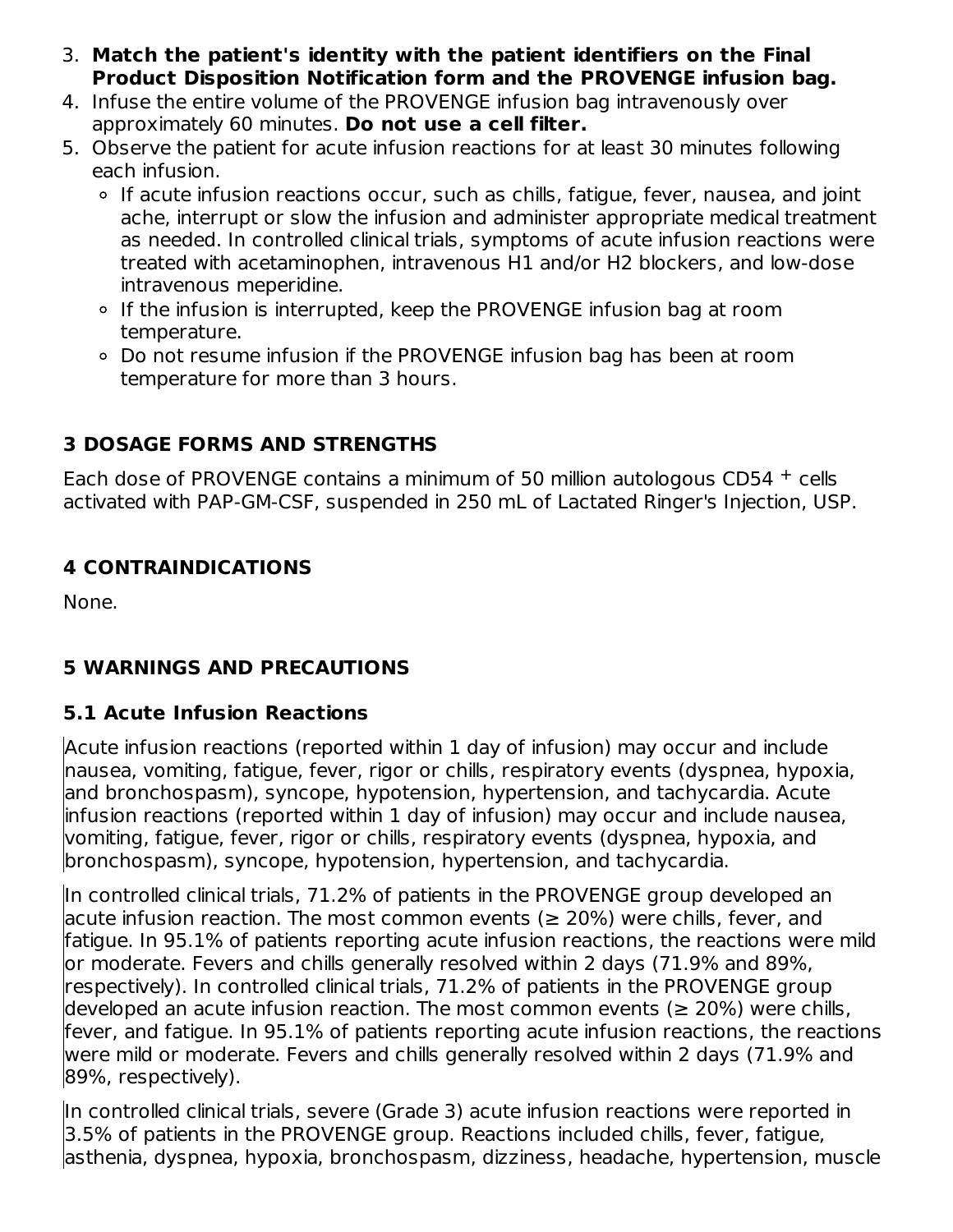ache, nausea, and vomiting. The incidence of severe events was greater following the <code>second</code> infusion (2.1% vs. 0.8% following the first infusion), and decreased to  $1.3\%$ following the third infusion. Some (1.2%) patients in the PROVENGE group were hospitalized within 1 day of infusion for management of acute infusion reactions. No Grade 4 or 5 acute infusion reactions were reported in patients in the PROVENGE group. In controlled clinical trials, severe (Grade 3) acute infusion reactions were reported in 3.5% of patients in the PROVENGE group. Reactions included chills, fever, fatigue, asthenia, dyspnea, hypoxia, bronchospasm, dizziness, headache, hypertension, muscle ache, nausea, and vomiting. The incidence of severe events was greater following the second infusion (2.1% vs. 0.8% following the first infusion), and decreased to 1.3% following the third infusion. Some (1.2%) patients in the PROVENGE group were hospitalized within 1 day of infusion for management of acute infusion reactions. No Grade 4 or 5 acute infusion reactions were reported in patients in the PROVENGE group.

Closely monitor patients with cardiac or pulmonary conditions. In the event of an acute infusion reaction, decrease the infusion rate or stop the infusion, depending on the severity of the reaction. Administer appropriate medical treatment as needed. [ ] Closely monitor patients with cardiac or pulmonary conditions. In the event of an acute infusion reaction, decrease the infusion rate or stop the infusion, depending on the severity of the reaction. Administer appropriate medical treatment as needed. [See Dosage and Administration ( 2.2) ]

#### **5.2 Thromboembolic Events**

Thromboembolic events, including deep venous thrombosis and pulmonary embolism, can occur following infusion of PROVENGE. The clinical significance and causal relationship are uncertain. Most patients had multiple risk factors for these events. PROVENGE should be used with caution in patients with risk factors for thromboembolic events. Thromboembolic events, including deep venous thrombosis and pulmonary embolism, can occur following infusion of PROVENGE. The clinical significance and causal relationship are uncertain. Most patients had multiple risk factors for these events. PROVENGE should be used with caution in patients with risk factors for thromboembolic events.

#### **5.3 Vascular Disorders**

: In controlled clinical trials, cerebrovascular events (hemorrhagic and ischemic strokes) were observed in 3.5% of patients in the PROVENGE group compared with 2.6% of patients in the control group. In the postmarketing setting, cerebrovascular events, including transient ischemic attacks, have been observed following infusion of Provenge. The clinical significance and causal relationship are uncertain. Most patients had multiple risk factors for these events. <u>Cerebrovascular disease</u>: In controlled clinical trials, cerebrovascular events (hemorrhagic and ischemic strokes) were observed in 3.5% of patients in the PROVENGE group compared with 2.6% of patients in the control group. In the postmarketing setting, cerebrovascular events, including transient ischemic attacks, have been observed following infusion of Provenge. The clinical significance and causal relationship are uncertain. Most patients had multiple risk factors for these events.

: In controlled clinical trials, myocardial infarctions were observed in 0.8% of patients in the PROVENGE group compared with 0.3% of patients in the control group. In the postmarketing setting, myocardial infarctions have been observed following infusion of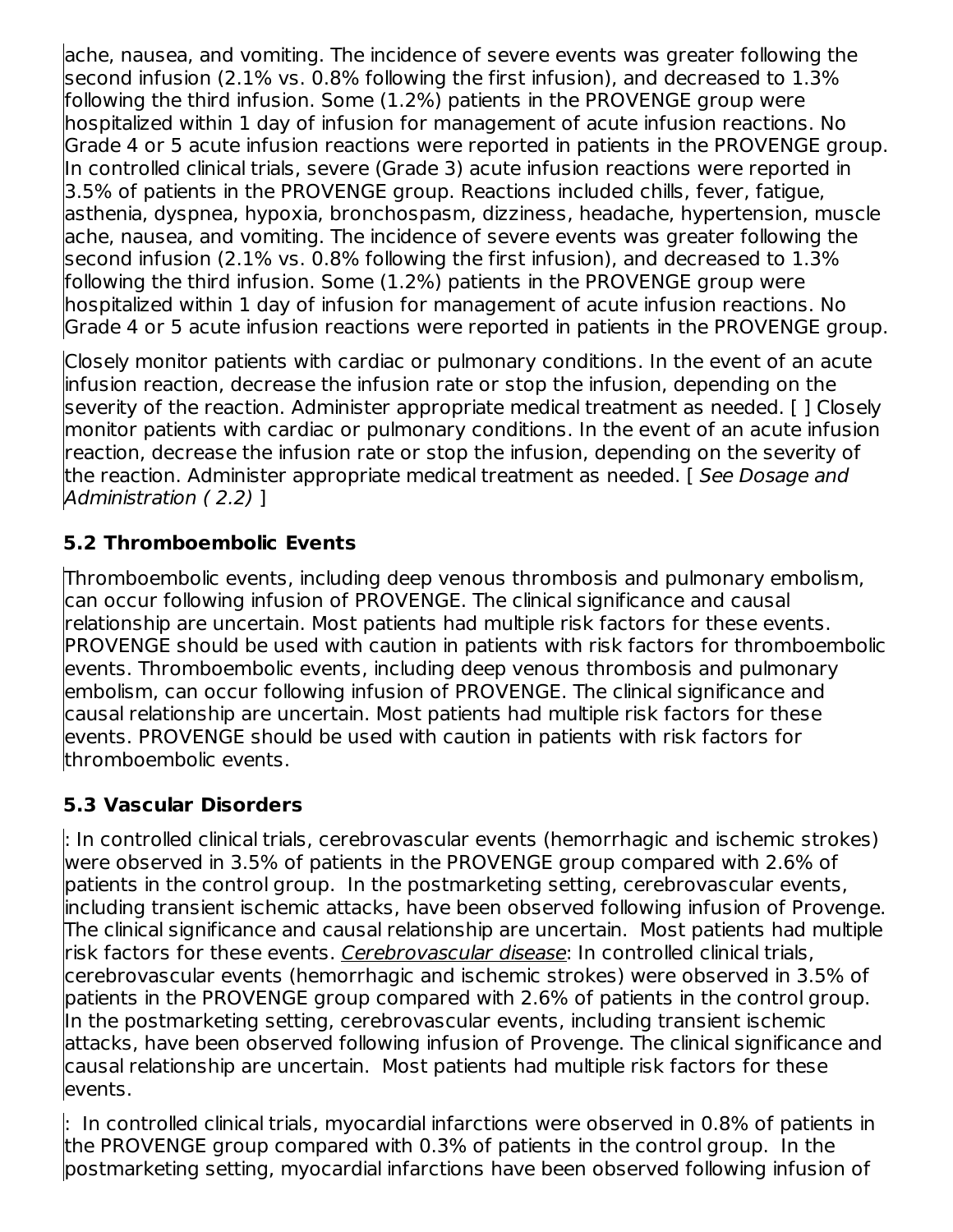Provenge. The clinical significance and causal relationship are uncertain. Most patients had multiple risk factors for these events. Cardiovascular disorders: In controlled clinical trials, myocardial infarctions were observed in 0.8% of patients in the PROVENGE group compared with 0.3% of patients in the control group. In the postmarketing setting, myocardial infarctions have been observed following infusion of Provenge. The clinical significance and causal relationship are uncertain. Most patients had multiple risk factors for these events.

## **5.4 Handling Precautions for Control of Infectious Disease**

PROVENGE is **not** tested for transmissible infectious diseases. Therefore, patient leukapheresis material and PROVENGE may carry the risk of transmitting infectious diseases to health care professionals handling the product. Accordingly, health care professionals should employ universal precautions when handling leukapheresis material or PROVENGE.

## **5.5 Concomitant Chemotherapy or Immunosuppressive Therapy**

Use of either chemotherapy or immunosuppressive agents (such as systemic corticosteroids) given concurrently with the leukapheresis procedure or PROVENGE has not been studied. PROVENGE is designed to stimulate the immune system, and concurrent use of immune-suppressive agents may alter the efficacy and/or safety of PROVENGE. Therefore, evaluate patients carefully to determine whether it is medically appropriate to reduce or discontinue immunosuppressive agents prior to treatment with PROVENGE.

## **5.6 Product Safety Testing**

PROVENGE is released for infusion based on the microbial and sterility results from several tests: microbial contamination determination by Gram stain, endotoxin content, and in-process sterility with a 2-day incubation to determine absence of microbial growth. The final (7-day incubation) sterility test results are not available at the time of infusion. If the sterility results become positive for microbial contamination after PROVENGE has been approved for infusion, Dendreon will notify the treating physician. Dendreon will attempt to identify the microorganism, perform antibiotic sensitivity testing on recovered microorganisms, and communicate the results to the treating physician. Dendreon may request additional information from the physician in order to determine the source of contamination.

## **6 ADVERSE REACTIONS**

The most common adverse reactions reported in clinical trials ( $\geq 15\%$  of patients receiving PROVENGE) were chills, fatigue, fever, back pain, nausea, joint ache, and headache.

## **6.1 Clinical Trials Experience**

Because clinical trials are conducted under widely varying conditions, adverse reaction rates observed in the clinical trials of a drug cannot be directly compared to rates in the clinical trials of another drug and may not reflect the rates observed in practice.

The safety evaluation of PROVENGE is based on 601 prostate cancer patients in the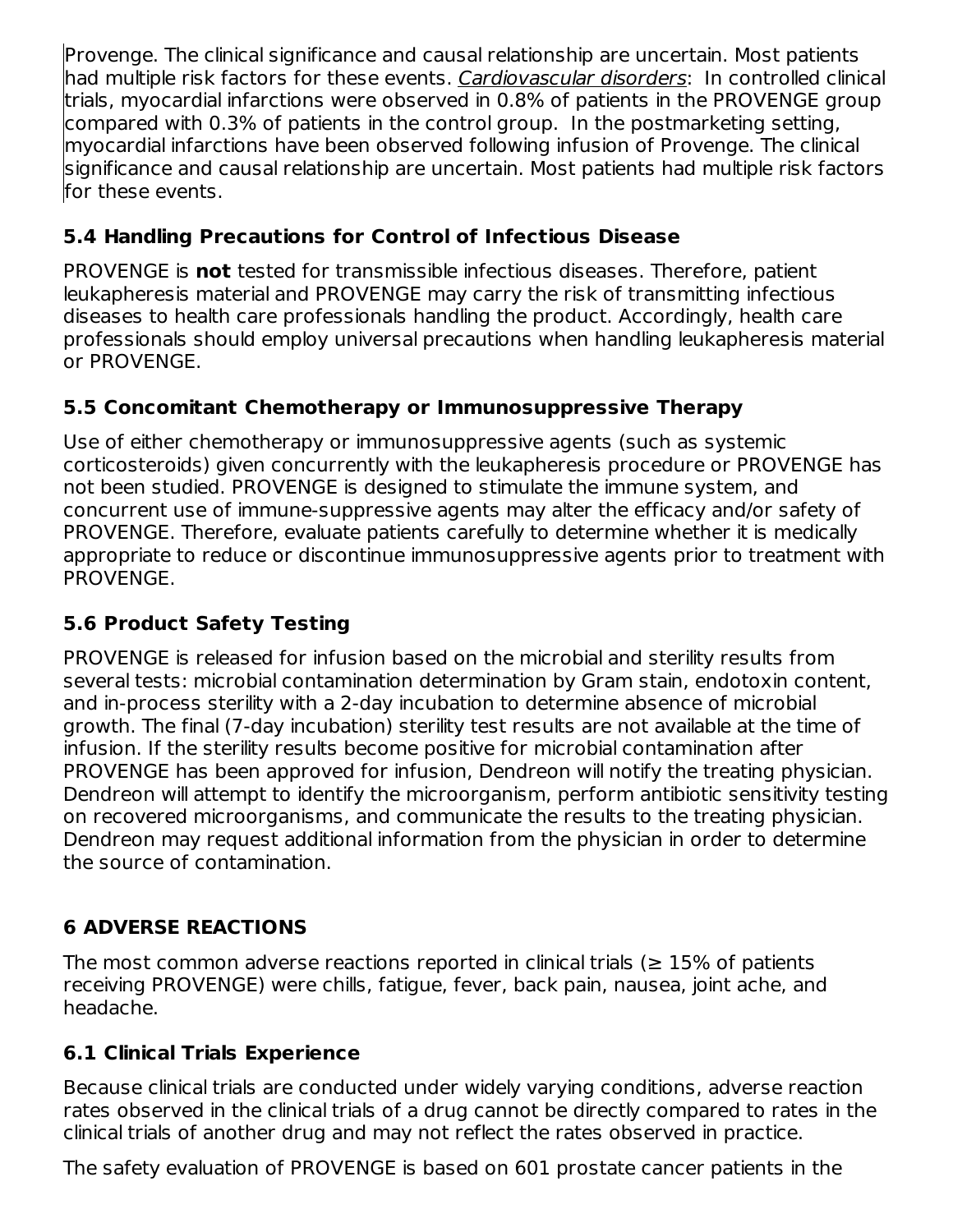PROVENGE group who underwent at least 1 leukapheresis procedure in four randomized, controlled clinical trials. The control group ( $n = 303$ ) received non-activated autologous peripheral blood mononuclear cells. Patients received 3 infusions of PROVENGE or control every other week over a period of 4 weeks.

Almost all (98.3%) patients in the PROVENGE group and 96% in the control group reported an adverse event. In 67.4% of patients in the PROVENGE group, these adverse events were mild or moderate in severity. Severe (Grade 3) and life-threatening (Grade 4) adverse events were reported in 23.6% and 4% of patients in the PROVENGE group compared with 25.1% and 3.3% of patients in the control group. Fatal (Grade 5) adverse events were reported in 3.3% of patients in the PROVENGE group compared with 3.6% of patients in the control group. The most common ( $\geq$  2%) Grade 3-5 adverse events reported in the PROVENGE group were back pain and chills.

Serious adverse events were reported in 24% of patients in the PROVENGE group and 25.1% of patients in the control group. Serious adverse events in the PROVENGE group included acute infusion reactions  $\overline{I}$  see Warnings and Precautions (5.1) 1. cerebrovascular events [ see Warnings and Precautions ( 5.3) ], and single case reports of eosinophilia, rhabdomyolysis, myasthenia gravis, myositis, and tumor flare.

PROVENGE was discontinued in 1.5% of patients in Study 1 due to adverse events. Some patients who required central venous catheters for treatment with PROVENGE developed infections, including sepsis. A small number of these patients discontinued treatment as a result. Monitoring for infectious sequelae in patients with central venous catheters is recommended.

Each dose of PROVENGE requires a standard leukapheresis procedure approximately 3 days prior to the infusion. Adverse events that were reported  $\leq 1$  day following a leukapheresis procedure in  $\geq$  5% of patients in controlled clinical trials included citrate toxicity (14.2%), oral paresthesia (12.6%), paresthesia (11.4%), and fatigue (8.3%).

Table 1 provides the frequency and severity of adverse events reported in  $\geq 5\%$  of patients in the PROVENGE group of randomized, controlled trials of men with prostate cancer. The population included 485 patients with metastatic castrate-resistant prostate cancer and 116 patients with non-metastatic androgen-dependent prostate cancer who were scheduled to receive 3 infusions of PROVENGE at approximately 2-week intervals. The population was age 40 to 91 years (median 70 years), and 90.6% of patients were Caucasian.

|                                    | <b>PROVENGE</b>           | $(N = 601)$       | Control*<br>$(N = 303)$   |                   |  |
|------------------------------------|---------------------------|-------------------|---------------------------|-------------------|--|
|                                    | <b>All Grades</b><br>n(%) | Grade 3-5<br>n(%) | <b>All Grades</b><br>n(%) | Grade 3-5<br>n(%) |  |
| <b>Any Adverse</b><br><b>Event</b> | 591 (98.3)                | 186 (30.9)        | 291 (96.0)                | 97 (32.0)         |  |
| Chills                             | 319 (53.1)                | 13(2.2)           | 33 (10.9)                 | 0(0.0)            |  |
| Fatigue                            | 247(41.1)                 | 6(1.0)            | 105 (34.7)                | 4(1.3)            |  |
| Fever                              | 188 (31.3)                | 6(1.0)            | 29(9.6)                   | 3(1.0)            |  |
| Back pain                          | 178 (29.6)                | 18(3.0)           | 87 (28.7)                 | 9(3.0)            |  |

#### **Table 1 Incidence of Adverse Events Occurring in ≥ 5% of Patients Randomized to PROVENGE**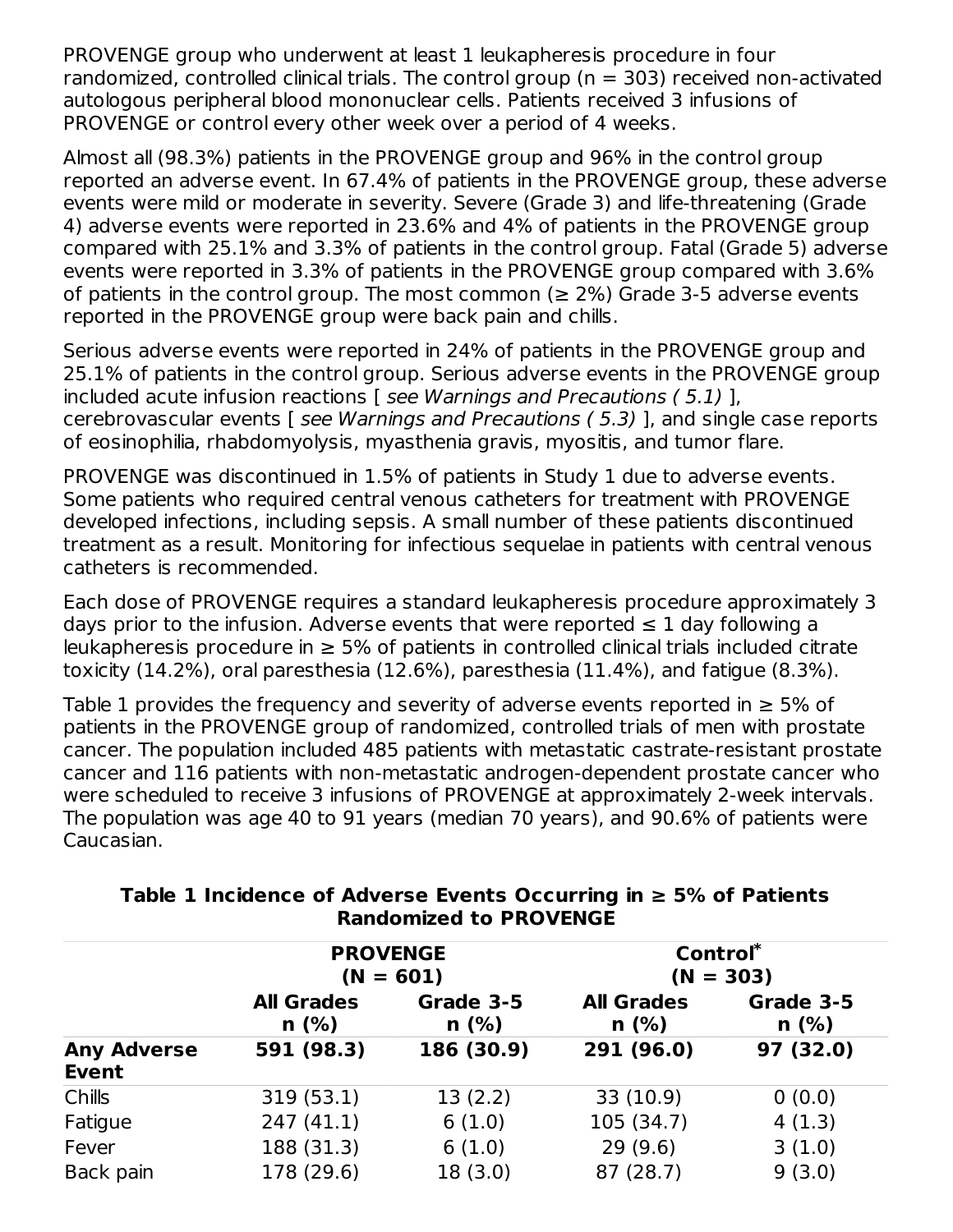| <b>Nausea</b>                                                                        | 129 (21.5) | 3(0.5)  | 45 (14.9) | 0(0.0) |
|--------------------------------------------------------------------------------------|------------|---------|-----------|--------|
| Joint ache                                                                           | 118 (19.6) | 11(1.8) | 62 (20.5) | 5(1.7) |
| Headache                                                                             | 109 (18.1) | 4(0.7)  | 20(6.6)   | 0(0.0) |
| Citrate toxicity                                                                     | 89 (14.8)  | 0(0.0)  | 43 (14.2) | 0(0.0) |
| Paresthesia                                                                          | 85 (14.1)  | 1(0.2)  | 43 (14.2) | 0(0.0) |
| Vomiting                                                                             | 80 (13.3)  | 2(0.3)  | 23(7.6)   | 0(0.0) |
| Anemia                                                                               | 75 (12.5)  | 11(1.8) | 34 (11.2) | 7(2.3) |
| Constipation                                                                         | 74 (12.3)  | 1(0.2)  | 40 (13.2) | 3(1.0) |
| Pain                                                                                 | 74 (12.3)  | 7(1.2)  | 20(6.6)   | 3(1.0) |
| Paresthesia oral                                                                     | 74 (12.3)  | 0(0.0)  | 43 (14.2) | 0(0.0) |
| Pain in extremity                                                                    | 73 (12.1)  | 5(0.8)  | 40 (13.2) | 1(0.3) |
| <b>Dizziness</b>                                                                     | 71 (11.8)  | 2(0.3)  | 34 (11.2) | 0(0.0) |
| Muscle ache                                                                          | 71 (11.8)  | 3(0.5)  | 17 (5.6)  | 0(0.0) |
| Asthenia                                                                             | 65 (10.8)  | 6(1.0)  | 20(6.6)   | 2(0.7) |
| Diarrhea                                                                             | 60 (10.0)  | 1(0.2)  | 34 (11.2) | 3(1.0) |
| Influenza-like                                                                       | 58 (9.7)   | 0(0.0)  | 11(3.6)   | 0(0.0) |
| illness                                                                              |            |         |           |        |
| Musculoskeletal                                                                      | 54 (9.0)   | 3(0.5)  | 31 (10.2) | 3(1.0) |
| pain                                                                                 |            |         |           |        |
| <b>Dyspnea</b>                                                                       | 52 (8.7)   | 11(1.8) | 14 (4.6)  | 3(1.0) |
| Edema peripheral                                                                     | 50 (8.3)   | 1(0.2)  | 31(10.2)  | 1(0.3) |
| Hot flush                                                                            | 49 (8.2)   | 2(0.3)  | 29 (9.6)  | 1(0.3) |
| Hematuria                                                                            | 46 (7.7)   | 6(1.0)  | 18 (5.9)  | 3(1.0) |
| Muscle spasms                                                                        | 46 (7.7)   | 2(0.3)  | 17 (5.6)  | 0(0.0) |
| Hypertension                                                                         | 45 (7.5)   | 3(0.5)  | 14 (4.6)  | 0(0.0) |
| Anorexia                                                                             | 39 (6.5)   | 1(0.2)  | 33 (10.9) | 3(1.0) |
| Bone pain                                                                            | 38 (6.3)   | 4(0.7)  | 22 (7.3)  | 3(1.0) |
| Upper                                                                                | 38 (6.3)   | 0(0.0)  | 18 (5.9)  | 0(0.0) |
| respiratory tract                                                                    |            |         |           |        |
| infection                                                                            |            |         |           |        |
| Insomnia                                                                             | 37(6.2)    | 0(0.0)  | 22(7.3)   | 1(0.3) |
| Musculoskeletal                                                                      | 36(6.0)    | 2(0.3)  | 23 (7.6)  | 2(0.7) |
| chest pain                                                                           |            |         |           |        |
| Cough                                                                                | 35(5.8)    | 0(0.0)  | 17(5.6)   | 0(0.0) |
| Neck pain                                                                            | 34(5.7)    | 3(0.5)  | 14 (4.6)  | 2(0.7) |
| Weight                                                                               | 34(5.7)    | 2(0.3)  | 24 (7.9)  | 1(0.3) |
| decreased                                                                            |            |         |           |        |
| Urinary tract<br>infection                                                           | 33(5.5)    | 1(0.2)  | 18(5.9)   | 2(0.7) |
| Rash                                                                                 | 31(5.2)    | 0(0.0)  | 10(3.3)   | 0(0.0) |
| Sweating                                                                             | 30(5.0)    | 1(0.2)  | 3(1.0)    | 0(0.0) |
| Tremor                                                                               | 30(5.0)    | 0(0.0)  | 9(3.0)    | 0(0.0) |
| * Control group received non-activated autologous peripheral blood mononuclear cells |            |         |           |        |

Control group received non-activated autologous peripheral blood mononuclear cells.

## **6.2 Postmarketing Experience**

The following adverse reactions have been identified during post-approval use of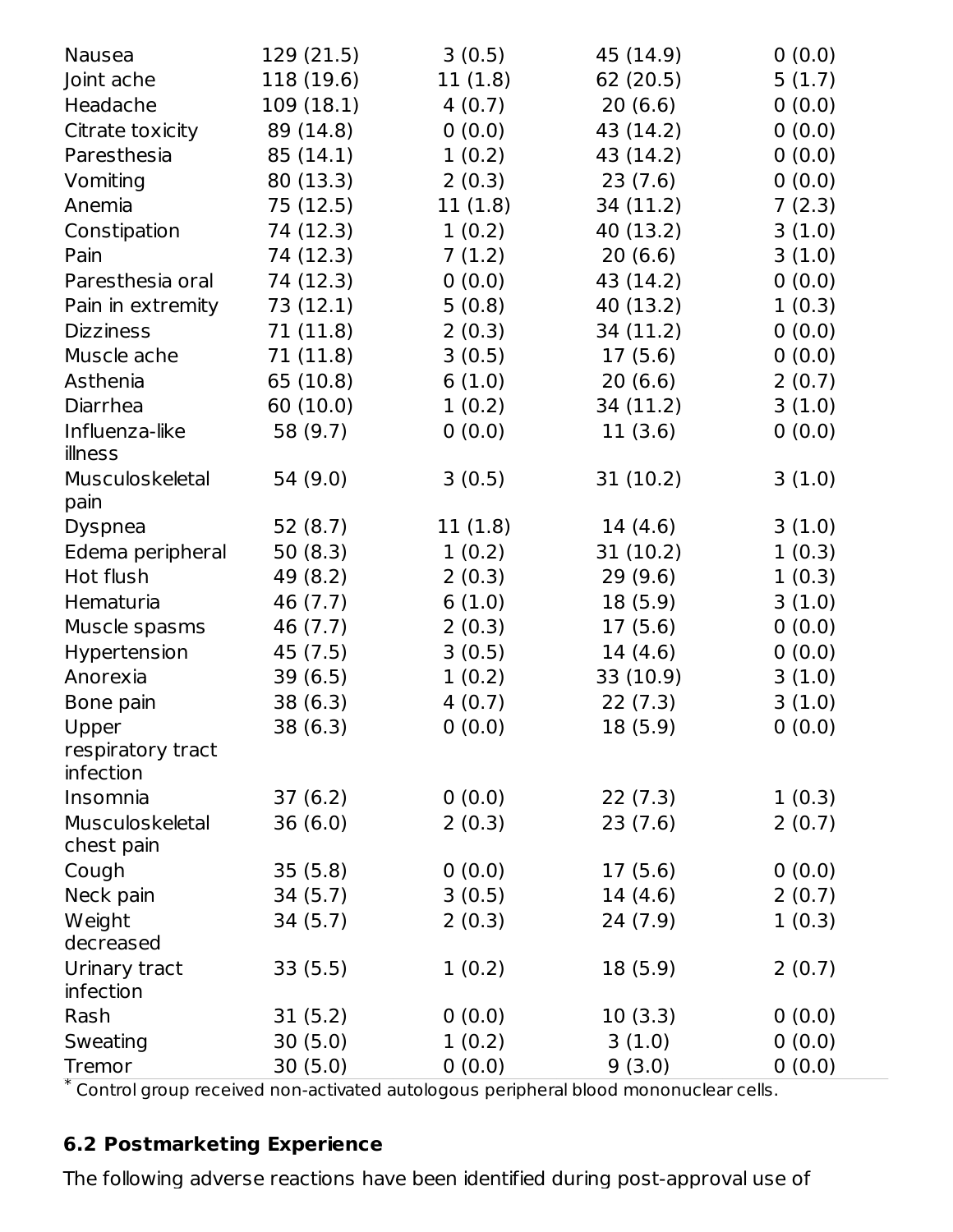The following adverse reactions have been identified during post-approval use of PROVENGE. Because these reactions are reported voluntarily from a population of uncertain size, it is not always possible to reliably estimate their frequency or establish a causal relationship to drug exposure.

- **Nervous system disorders:** syncope, transient ischemic attack, strokes [see Warnings and Precautions ( 5.1, 5.3)]
- **Vascular disorders:** hypotension [see Warnings and Precautions ( 5.1)]
- **Cardiovascular disorders:** myocardial infarction [see Warnings and Precautions ( 5.3)]
- **Thromboembolic disorders:** deep venous thrombosis and pulmonary embolism [see Warnings and Precautions ( 5.2)]

## **7 DRUG INTERACTIONS**

## **8 USE IN SPECIFIC POPULATIONS**

#### **8.5 Geriatric**

In controlled clinical trials, 72.9% of patients (438 of 601) in the PROVENGE group were ≥ 65 years of age. There were no apparent differences in the safety of PROVENGE between patients  $\geq 65$  years of age and younger patients.

In a survival analysis of the controlled clinical trials of PROVENGE in metastatic castrateresistant prostate cancer, 78.3% of randomized patients (382 of 488) were  $\geq$  65 years of age. The median survival of patients in the PROVENGE group  $\geq 65$  years of age was 23.4 months (95% confidence interval 22.0, 27.1), compared with 17.3 months in the control group (95% confidence interval: 13.5, 21.5).

#### **8.6 Race**

In controlled clinical trials, 90.6% of patients were Caucasian, 5.8% were African American, and 3.7% were "Other". Due to the low numbers of non-Caucasian patients in the trials, no conclusions can be made regarding the safety or efficacy of PROVENGE by race.

## **10 OVERDOSAGE**

Each PROVENGE infusion comprises the maximum number of cells that can be manufactured from a single leukapheresis procedure. The number of cells in PROVENGE does not exceed the number of cells collected from the leukapheresis. There are no known instances of overdosage from either a single infusion or a full course of therapy with PROVENGE.

## **11 DESCRIPTION**

PROVENGE (sipuleucel-T) is an autologous cellular immunotherapy available as a suspension for intravenous infusion. PROVENGE consists of autologous peripheral blood mononuclear cells, including antigen presenting cells (APCs), that have been activated during a defined culture period with a recombinant human protein, PAP-GM-CSF, consisting of prostatic acid phosphatase (PAP), an antigen expressed in prostate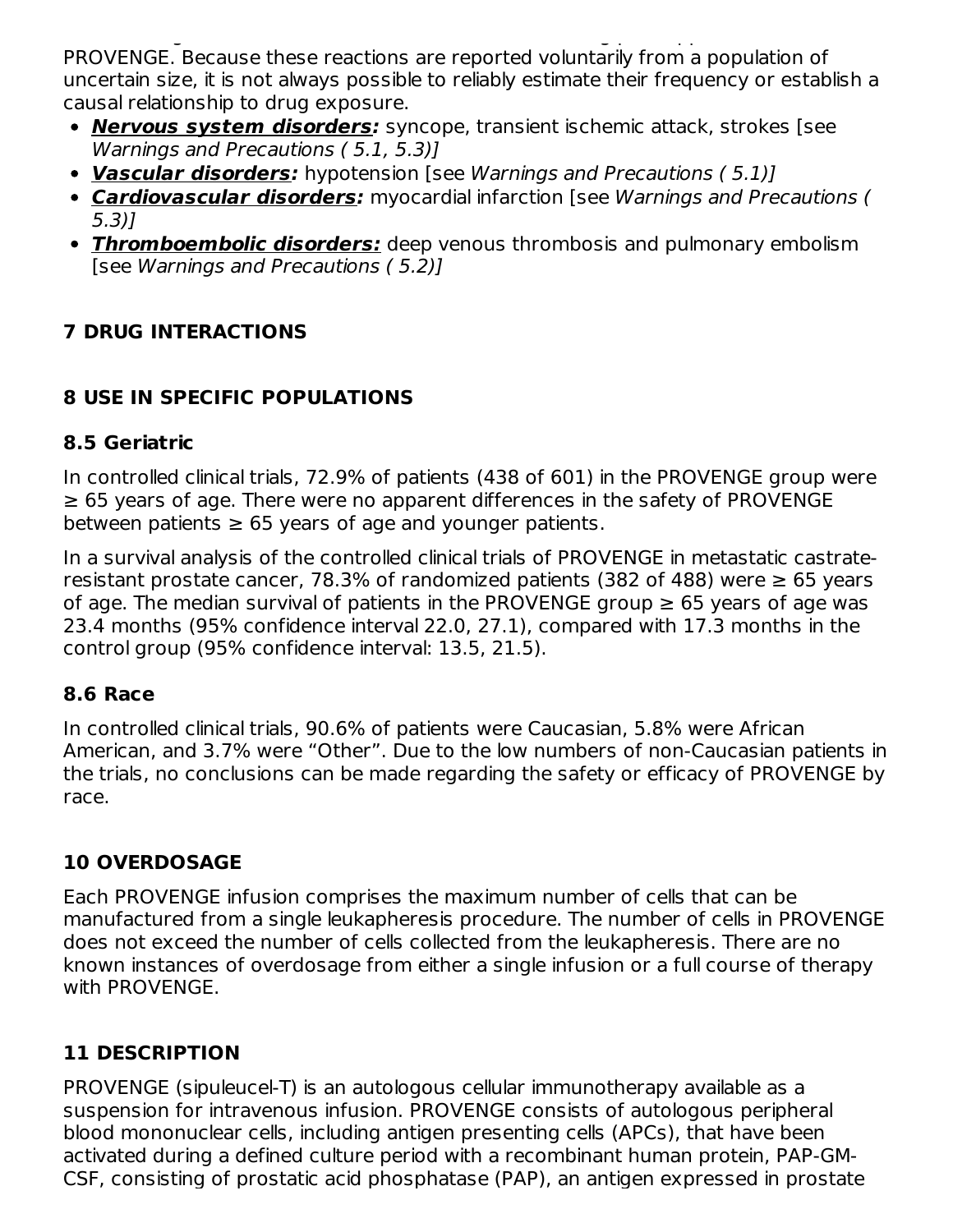CSF, consisting of prostatic acid phosphatase (PAP), an antigen expressed in prostate cancer tissue, linked to granulocyte-macrophage colony-stimulating factor (GM-CSF), an immune cell activator. Each dose of PROVENGE contains a minimum of 50 million autologous CD54 + cells activated with PAP-GM-CSF, suspended in 250 mL of Lactated Ringer's Injection, USP.

The active components of PROVENGE are autologous APCs and PAP-GM-CSF. During culture, the recombinant antigen can bind to and be processed by APCs into smaller protein fragments. The recombinant antigen is designed to target APCs, and may help direct the immune response to PAP. Minimal residual levels of the intact PAP-GM-CSF are detectable in the final PROVENGE product.

The patient's peripheral blood mononuclear cells are obtained via a standard leukapheresis procedure approximately 3 days prior to the infusion date. Due to the autologous nature of PROVENGE, it is important that the patient and physician adhere to the personalized leukapheresis and infusion schedules.

The cellular composition of PROVENGE is dependent on the composition of cells obtained from the patient's leukapheresis. In addition to APCs, the final product contains T cells, B cells, natural killer (NK) cells, and other cells. The number of cells present and the cellular composition of each PROVENGE dose will vary.

The potency of PROVENGE is in part determined by measuring the increased expression of the CD54 molecule, also known as ICAM-1, on the surface of APCs after culture with PAP-GM-CSF. CD54 is a cell surface molecule that plays a role in the immunologic interactions between APCs and T cells, and is considered a marker of immune cell activation.

In-process and final sterility tests are initiated prior to shipping, but the final results are not available for up to 7 days. PROVENGE is released for shipping based on acceptable results from 2-day incubation of the in-process sterility test.

## **12 CLINICAL PHARMACOLOGY**

## **12.1 Mechanism of Action**

PROVENGE is classified as an autologous cellular immunotherapy. While the precise mechanism of action is unknown, PROVENGE is designed to induce an immune response targeted against PAP, an antigen expressed in most prostate cancers. During ex vivo culture with PAP-GM-CSF, APCs take up and process the recombinant target antigen into small peptides that are then displayed on the APC surface.

In Study 1, 237 out of the 512 patients randomized were evaluated for the development of humoral and T cell immune responses (proliferative and gamma-interferon (γIFN) ELISPOT) to the target antigens at Baseline, and at Weeks 6, 14, and 26. Antibody (IgM and IgG) responses against PAP-GM-CSF and PAP antigen alone were observed through the follow-up period in the PROVENGE group. Neutralizing antibody responses to GM-CSF were transient. T cell proliferative and γIFN ELISPOT responses to PAP-GM-CSF fusion protein were observed in cells collected from peripheral blood of patients through the follow-up period in the PROVENGE treatment group but not in controls. In some patients a response to PAP antigen alone was observed. No conclusions could be made regarding the clinical significance of the observed immune responses.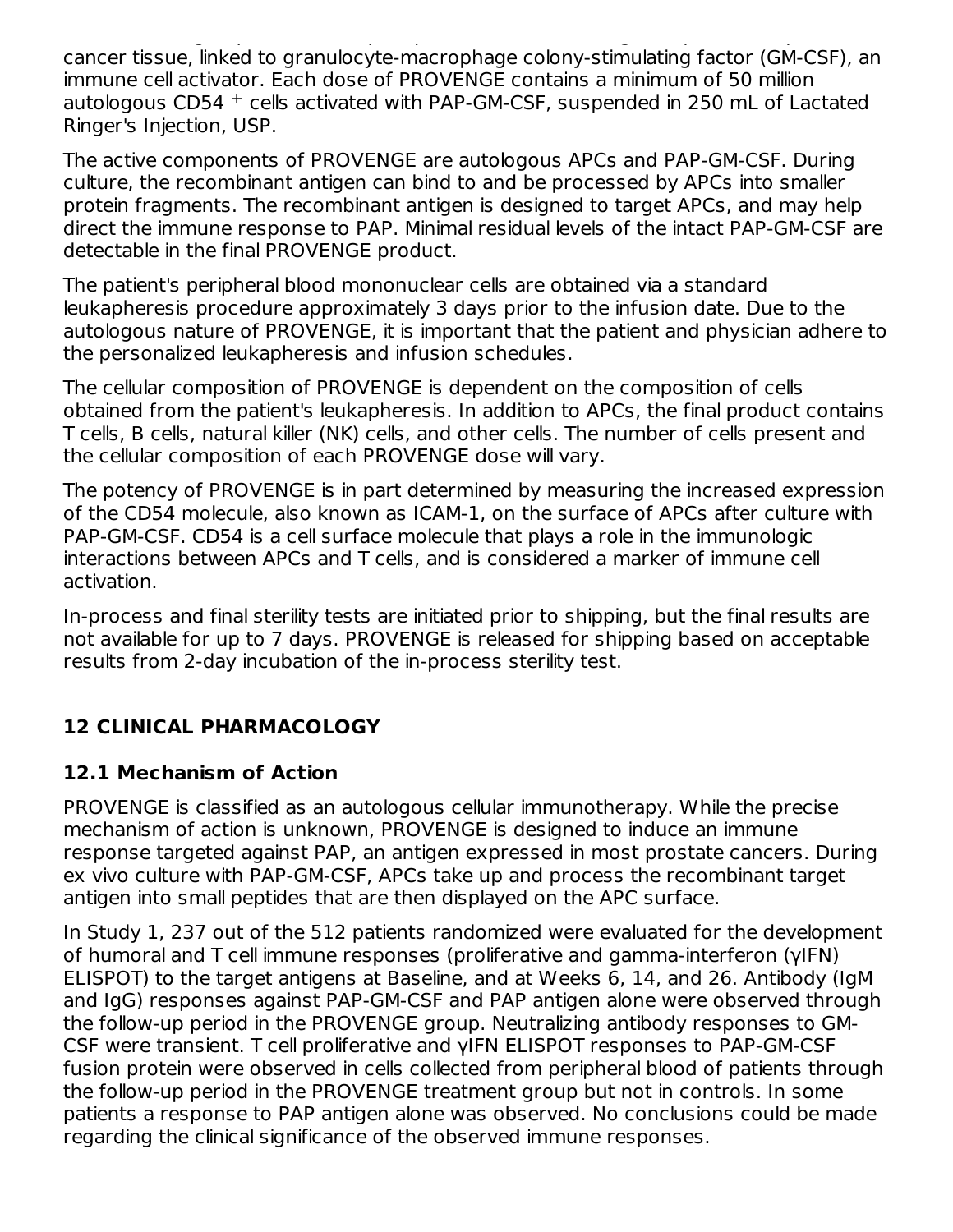## **13 NONCLINICAL TOXICOLOGY**

#### **14 CLINICAL STUDIES**

The effect of PROVENGE on patients with metastatic castrate-resistant (hormonerefractory) prostate cancer was studied in three similar randomized, double-blind, placebo-controlled, multicenter trials. Following randomization, patients from both treatment groups underwent a series of 3 leukapheresis procedures (at approximately Weeks 0, 2, and 4). Each leukapheresis was followed approximately 3 days later by infusion of PROVENGE or control. The control was autologous peripheral blood mononuclear cells that had not been activated [ see Description (11)]. Following disease progression, patients were treated at the physician's discretion with other anti-cancer interventions.

#### **Study 1**

Study 1 was a randomized, double-blind, placebo-controlled, multicenter trial in patients with asymptomatic or minimally symptomatic metastatic castrate-resistant (hormonerefractory) prostate cancer. Eligible patients had metastatic disease in the soft tissue and/or bone with current or historical evidence of disease progression concomitant with surgical or medical castration, as evidenced by progression of serum Prostate Specific Antigen (PSA) and/or bone or soft tissue disease. Exclusion criteria included visceral (liver, lung, or brain) metastases, moderate to severe prostate cancer-related pain, and use of narcotics for cancer-related pain.

A total of 512 patients were randomized in a 2:1 ratio to receive PROVENGE (n=341) or control (n=171). The median age was 71, and 90% of the patients were Caucasian. Thirty-five percent of patients had undergone radical prostatectomy, 54% had received local radiotherapy, and 82% had received combined androgen blockade. All patients had baseline testosterone levels < 50 ng/mL. Forty-eight percent of patients were receiving bisphosphonates, and 18% had received prior chemotherapy, including docetaxel. Eighty-two percent of patients had an ECOG performance status of 0; 58% had primary Gleason scores of four or more; 44% had bone and soft tissue disease; 48% had boneonly disease; 7% had soft tissue-only disease; and 43% had greater than ten bony metastases.

#### **Supportive Studies**

Study 2 was a randomized, double-blind, placebo-controlled, multicenter trial in patients with metastatic castrate-resistant prostate cancer and no cancer-related pain. The primary endpoint was time to disease progression; analysis of the primary endpoint did not reach statistical significance. All patients were to be followed for survival; however, the survival analysis was not pre-specified.

#### **Summary of Study Results**

Figure 1 and Table 2 present overall survival results observed in two randomized, Phase 3 studies of PROVENGE in men with metastatic castrate-resistant prostate cancer. The survival findings were consistent across multiple subgroups. Analyses of time to disease progression did not meet statistical significance in any Phase 3 study of PROVENGE.

## **Figure 1 Kaplan-Meier Overall Survival Curve for Study 1**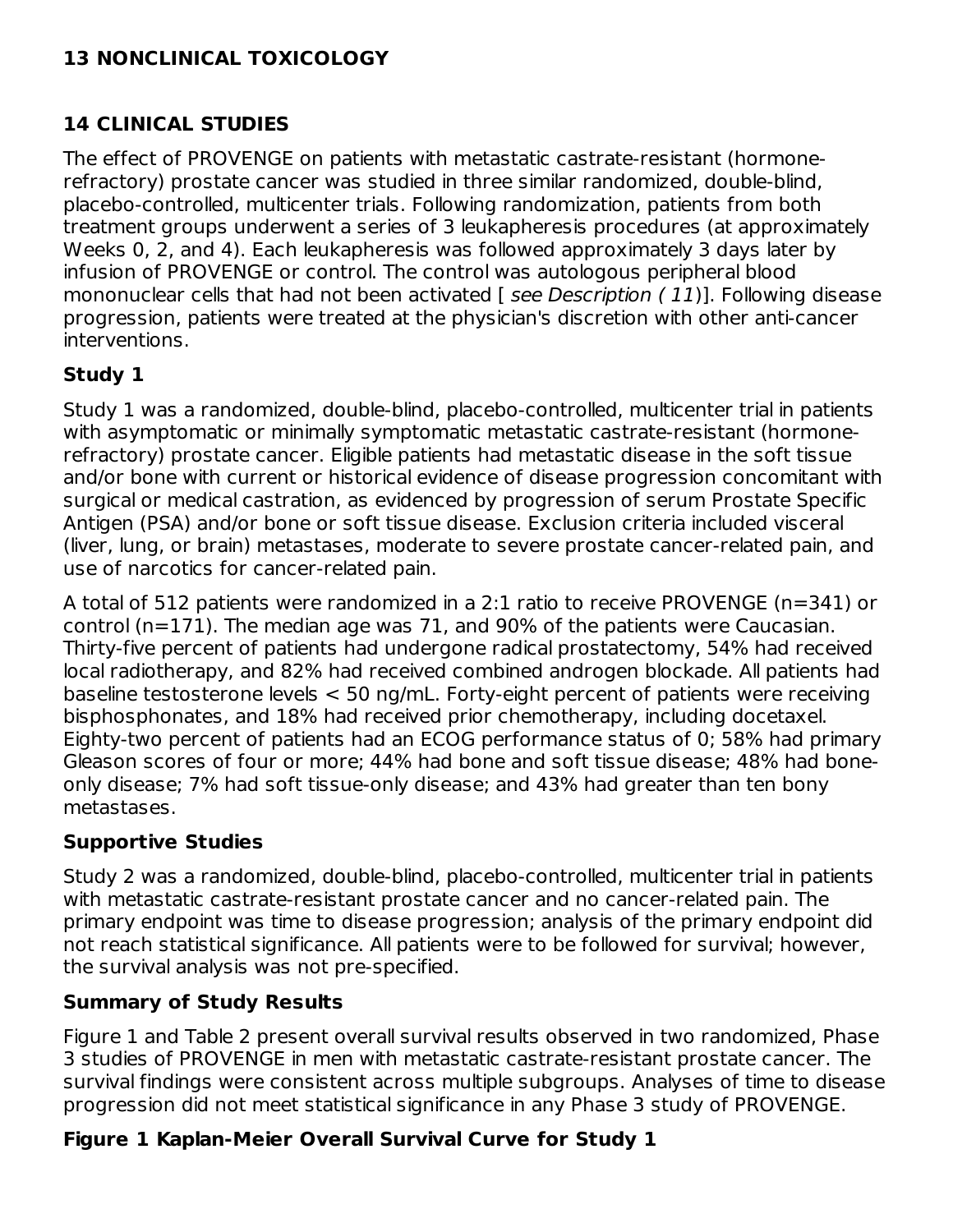

**Table 2 Summary of Overall Survival (All Patients as Randomized)**

|                                                                                                                                                                                         | Study 1                             |              |                 | <b>Study 2</b>          |  |
|-----------------------------------------------------------------------------------------------------------------------------------------------------------------------------------------|-------------------------------------|--------------|-----------------|-------------------------|--|
|                                                                                                                                                                                         | <b>PROVENGE</b>                     | Control      | <b>PROVENGE</b> | Control                 |  |
|                                                                                                                                                                                         | $(N=341)$                           | $(N=171)$    | $(N=82)$        | $(N=45)$                |  |
| Overall Survival                                                                                                                                                                        |                                     |              |                 |                         |  |
| Median, months                                                                                                                                                                          | 25.8                                | 21.7         | 25.9            | 21.4                    |  |
| (95% CI)                                                                                                                                                                                | (22.8, 27.7)                        | (17.7, 23.8) | (20.0, 32.4)    | (12.3, 25.8)            |  |
| <b>Hazard Ratio</b><br>(95% CI)                                                                                                                                                         | $0.775$ <sup>a</sup> (0.614, 0.979) |              |                 | $0.586b$ (0.388, 0.884) |  |
| p-value                                                                                                                                                                                 | 0.032a<br>0.010 c                   |              |                 |                         |  |
| $ a $ Hazard ratio and p-value based on the Cox Model adjusted for PSA (In) and LDH (In) and stratified<br>by bisphosphonate use, number of bone metastases, and primary Gleason grade. |                                     |              |                 |                         |  |
| $ b $ Hazard ratio based on the unadjusted Cox Model (not pre-specified).                                                                                                               |                                     |              |                 |                         |  |
| $\vert c \vert$ p-value based on a log-rank test (not pre-specified).                                                                                                                   |                                     |              |                 |                         |  |
| Abbreviations: CI = confidence interval.                                                                                                                                                |                                     |              |                 |                         |  |

#### **16 HOW SUPPLIED/STORAGE AND HANDLING**

PROVENGE is a 250 mL suspension containing a minimum of 50 million autologous CD54 <sup>+</sup> cells activated with PAP-GM-CSF in Lactated Ringer's Injection, USP. It is supplied in a sealed infusion bag, labeled for the specific recipient.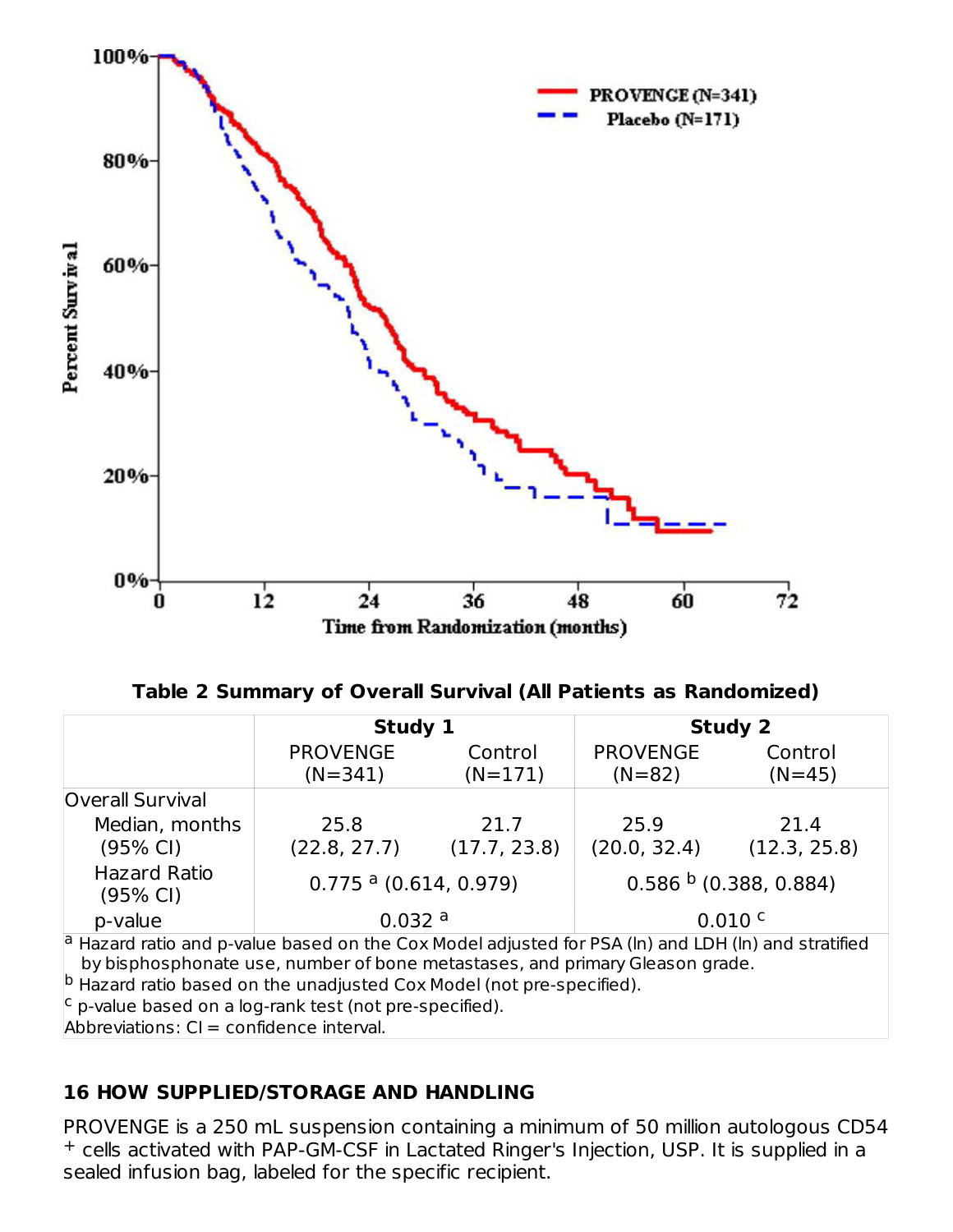NDC 30237-8900-6: One bag individually packed in a carton.

PROVENGE is shipped directly to the infusing provider in a cardboard shipping box with a special insulated polyurethane container inside. The insulated container and gel packs within the container are designed to maintain the appropriate transportation and storage temperature of PROVENGE until infusion.

- Upon receipt, open the outer cardboard shipping box to verify the product and patient-specific labels located on the top of the insulated container.
- Do not remove the insulated container from the shipping box, or open the lid of the insulated container, until the patient is ready for infusion.

## **17 PATIENT COUNSELING INFORMATION**

- Advise the patient to read the FDA-approved patient labeling ( Patient Information).
- Inform the patient or caregiver about the following:
	- The recommended course of therapy for PROVENGE is 3 complete doses. Each infusion of PROVENGE is preceded by a leukapheresis procedure approximately 3 days prior. It is important to maintain all scheduled appointments and arrive at each appointment on time because the leukapheresis and infusions must be appropriately spaced and the PROVENGE expiration time must not be exceeded.
	- o If the patient is unable to receive an infusion of PROVENGE, the patient will need to undergo an additional leukapheresis procedure if the treatment is to be continued.
	- Counsel the patient on the importance of adhering to preparation instructions for the leukapheresis procedure, the possible side effects of leukapheresis, and postprocedure care.
	- o If the patient does not have adequate peripheral venous access to accommodate the leukapheresis procedure and infusion of PROVENGE, inform the patient about the need for a central venous catheter. Counsel the patient on the importance of catheter care. Instruct the patient to tell their doctor if they are experiencing fevers or any swelling or redness around the catheter site, because these symptoms could be signs of an infected catheter.
	- Report signs and symptoms of acute infusion reactions such as fever, chills, fatigue, breathing problems, dizziness, high blood pressure, low blood pressure, lightheadedness, nausea, vomiting, headache, or muscle aches.
	- Report any symptoms suggestive of a cardiac arrhythmia.
	- Report any symptoms suggestive of cardiac ischemia.
	- Report any symptoms suggestive of cerebral ischemia.
	- Report any symptoms suggestive of deep vein thrombosis.
	- Report any symptoms suggestive of pulmonary embolism.
	- o Inform their doctor if they are taking immunosuppressive agents.

For more information, please call the toll-free number: 1-877-336-3736.

Dendreon Pharmaceuticals LLC Seal Beach, CA 90740 LBS-76022.04

Rev. 07/2017

## **PATIENT INFORMATION**

**PROVENGE® (sipuleucel-T)**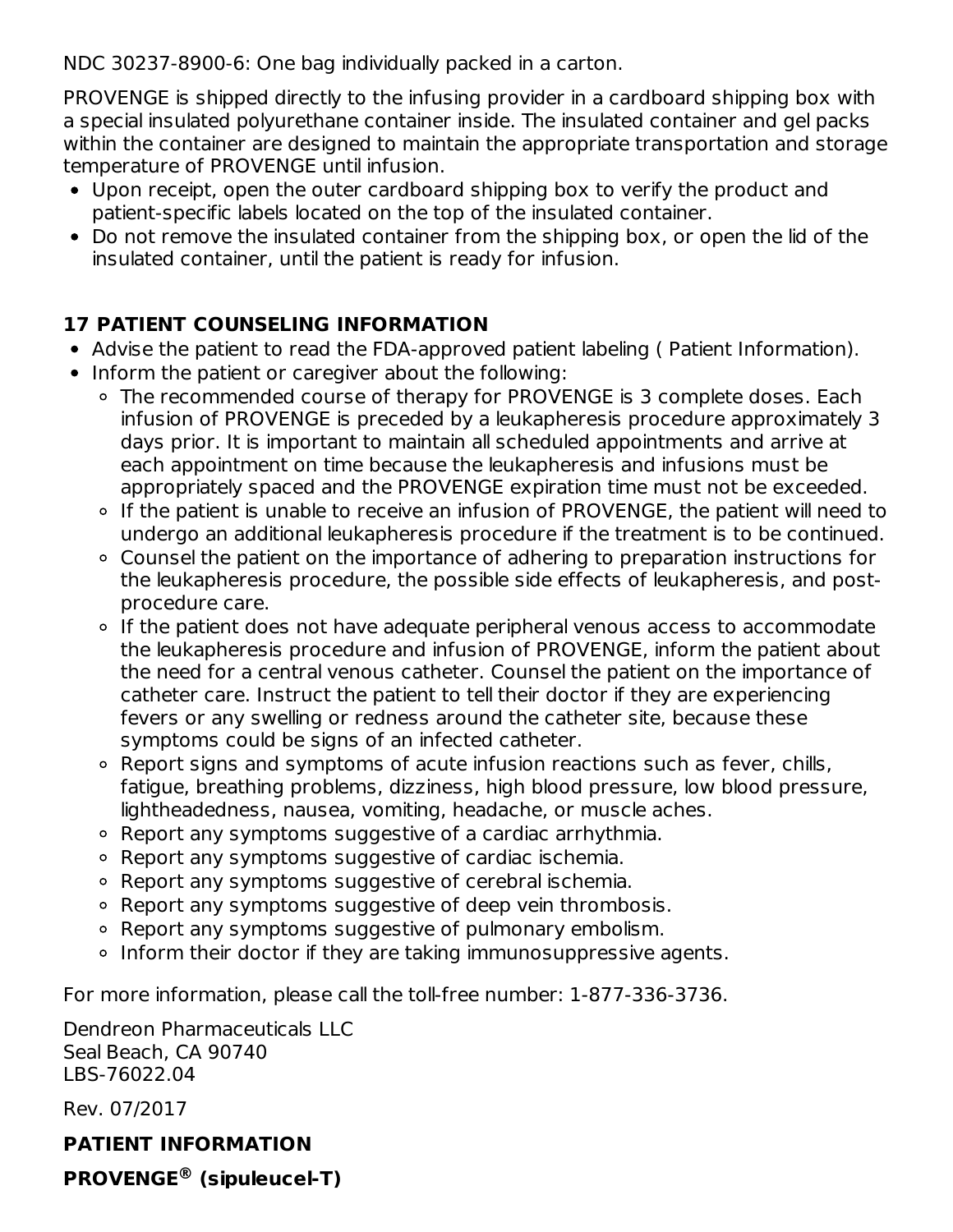This leaflet is designed to help you understand treatment with PROVENGE (pronounced PROH-venj). The more you understand your treatment, the better you will be able to participate in your care. This leaflet does not take the place of talking with your doctor or healthcare professional about your medical condition or your treatment. If you have any questions, speak with your doctor.

#### **What is PROVENGE?**

**PROVENGE (sipuleucel-T)**

PROVENGE is a prescription medicine that is used to treat certain patients with advanced prostate cancer. PROVENGE is made from your own immune cells.

#### **What should I tell my doctor before getting PROVENGE?**

Tell your doctor about all your medical problems, including:

- heart problems
- lung problems
- history of stroke

Tell your doctor about all the medicines you take, including prescription and nonprescription drugs, vitamins, and dietary supplements.

#### **How will I get PROVENGE?**

Since PROVENGE is made from your own immune cells, your cells will be collected approximately 3 days before each scheduled infusion of PROVENGE. You will need to go to a cell collection center for this collection. The collection is called "leukapheresis" (pronounced loo-kuh-fuh-REE-sis). Your collected cells are sent to a manufacturing center where they are mixed with a protein to make them ready for your infusion.

You will get PROVENGE in 3 intravenous infusions (put into your veins), about 2 weeks apart. Each infusion takes about 60 minutes. Following each infusion, you will be monitored for at least 30 minutes.

Your doctor will give you a schedule for your cell collection and infusion appointments. It is very important that you arrive on time for your appointments. If you miss an appointment and cannot be infused, your PROVENGE dose will not be usable. Your doctor will work with you to schedule a new appointment at the cell collection center. You may also get a new infusion appointment.

## **What are the possible or reasonably likely side effects of PROVENGE?**

The most common side effects of PROVENGE include:

| hills: |  |
|--------|--|
|--------|--|

- fatigue
- fever
- back pain

nausea

- $\bullet$  joint ache
- headache
- PROVENGE infusion can cause serious reactions.

Tell your doctor right away if

you have breathing problems, chest pains, racing heart or irregular heartbeats, high or low blood pressure, dizziness, fainting, nausea, or vomiting after getting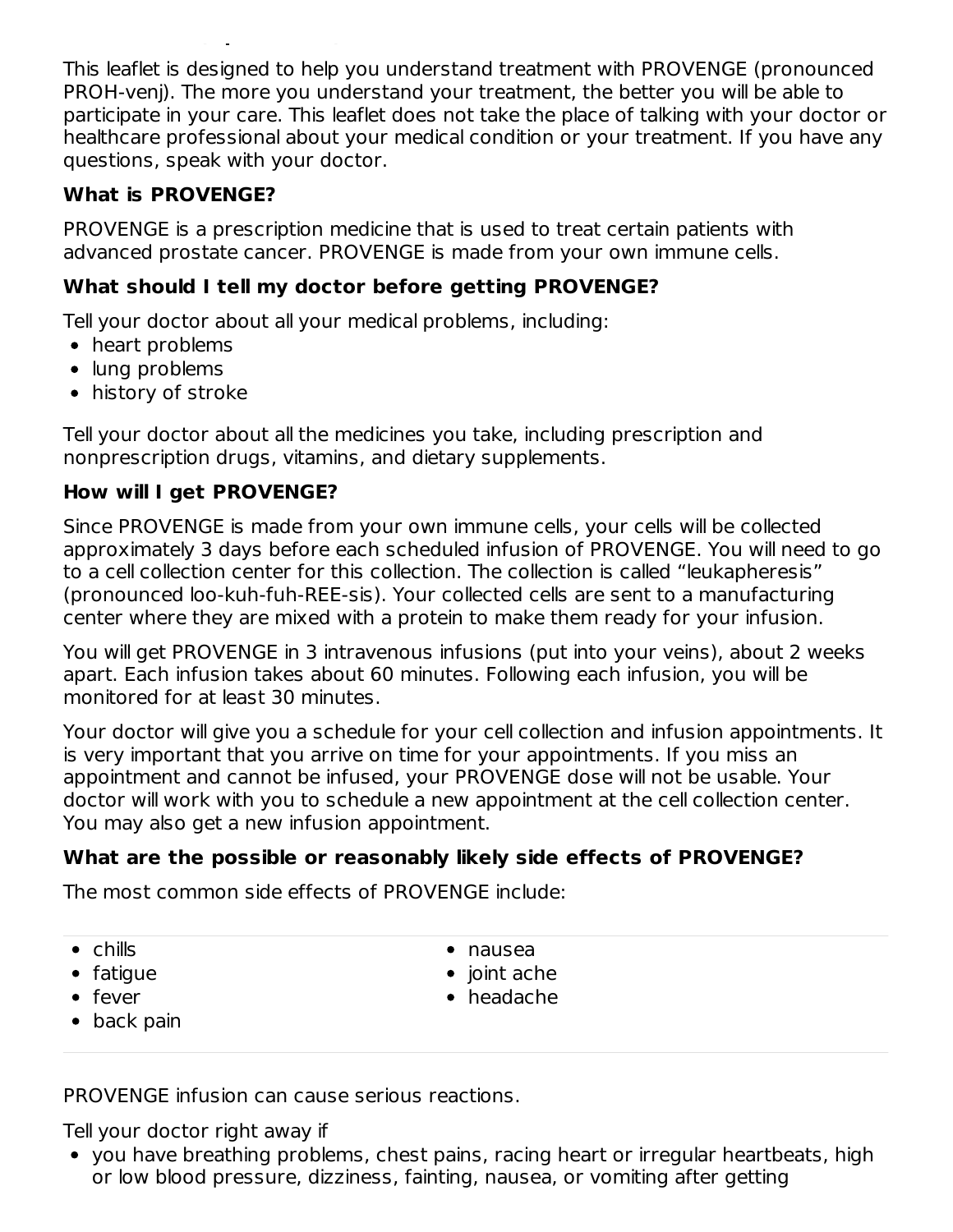PROVENGE. Any of these may be signs of heart or lung problems.

- you develop numbness or weakness on one side of the body, decreased vision in one eye or difficulty speaking. Any of these may be signs of a stroke.
- you develop symptoms of thrombosis which may include: pain and/or swelling of an arm or leg with warmth over the affected area, discoloration of an arm or leg, unexplained shortness of breath, chest pain that worsens on deep breathing.
- you get a fever over 100ºF, or redness or pain at the infusion or collection sites. Any of these may be signs of infection.

Tell your doctor about any side effect that concerns you or does not go away.

These are not all the possible side effects of PROVENGE treatment. For more information, talk with your doctor.

#### **What are the ingredients in PROVENGE?**

The active components of PROVENGE are your own immune cells mixed with the other active component, a protein designed to produce an immune response to prostate cancer. The product is suspended in an infusion solution called Lactated Ringer's Injection, USP, an inactive ingredient.

If you would like more information about PROVENGE, talk with your doctor. You can also call toll-free 1-877-336-3736 or visit www.PROVENGE.com.

Dendreon Pharmaceuticals LLC Seal Beach, CA 90740 LBS-76022.04 Rev. 07/2017

## **Principal Display Panel – Carton Label**

NDC 30237-8900-6

sipuleucel-T

PROVENGE ®

RX ONLY FOR AUTOLOGOUS USE ONLY

No U.S. standard of potency

CONTENTS: A minimum of 50 million autologous CD54  $+$  cells activated with PAP-GM-CSF and suspended in Lactated Ringer's Injection, USP.

Manufactured by:

Dendreon Pharmaceuticals LLC Seal Beach, CA 90740

Phone: 877-256-4545

U.S. Lic. # 1749

No preservatives. Gently mix and re-suspend the contents of the bag. 76082.04

One autologous dose for infusion. See package insert for full prescribing information and instructions for administration.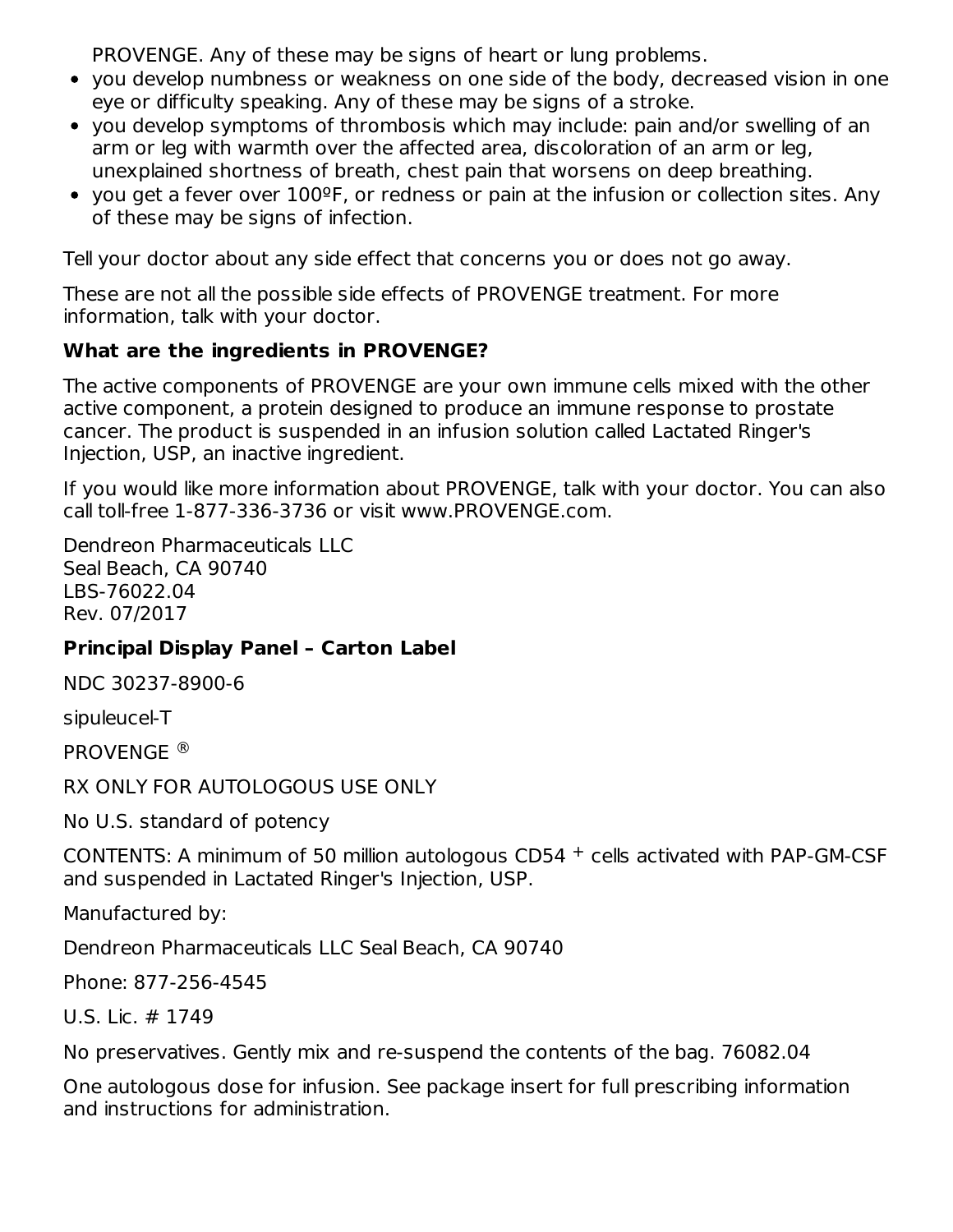#### NDC 30237-8900-6

FOR AUTOLOGOUS USE ONLY MONLY No U.S. standard of potency

## **CONTENTS: A minimum of 50 million autologous** CD54<sup>+</sup> cells activated with PAP-GM-CSF and suspended in Lactated Ringer's Injection, USP.

#### Manufactured by:

Dendreon Pharmaceuticals LLC No preservatives. Gently mix and re-suspend the contents of the bag. 76082.04

Seal Beach, CA 90740 Phone: 877-256-4545 U.S. Lic. #1749

One autologous dose for infusion. See package insert for full prescribing information and instructions for administration.

sipuleucel-T

**PROVENGE®** 

#### **Principal Display Panel – Bag Label**

NDC 30237-8900-5

sipuleucel-T

PROVENGE ®

RX ONLY FOR AUTOLOGOUS USE ONLY

No U.S. standard of potency

CONTENTS: A minimum of 50 million autologous CD54  $+$  cells activated with PAP-GM-CSF and suspended in Lactated Ringer's Injection, USP.

Manufactured by:

Dendreon Pharmaceuticals LLC Seal Beach, CA 90740

Phone: 877-256-4545

U.S. Lic. # 1749

No preservatives. Gently mix and re-suspend the contents of the bag. 000074.01

One autologous dose for infusion. See package insert for full prescribing information and instructions for administration.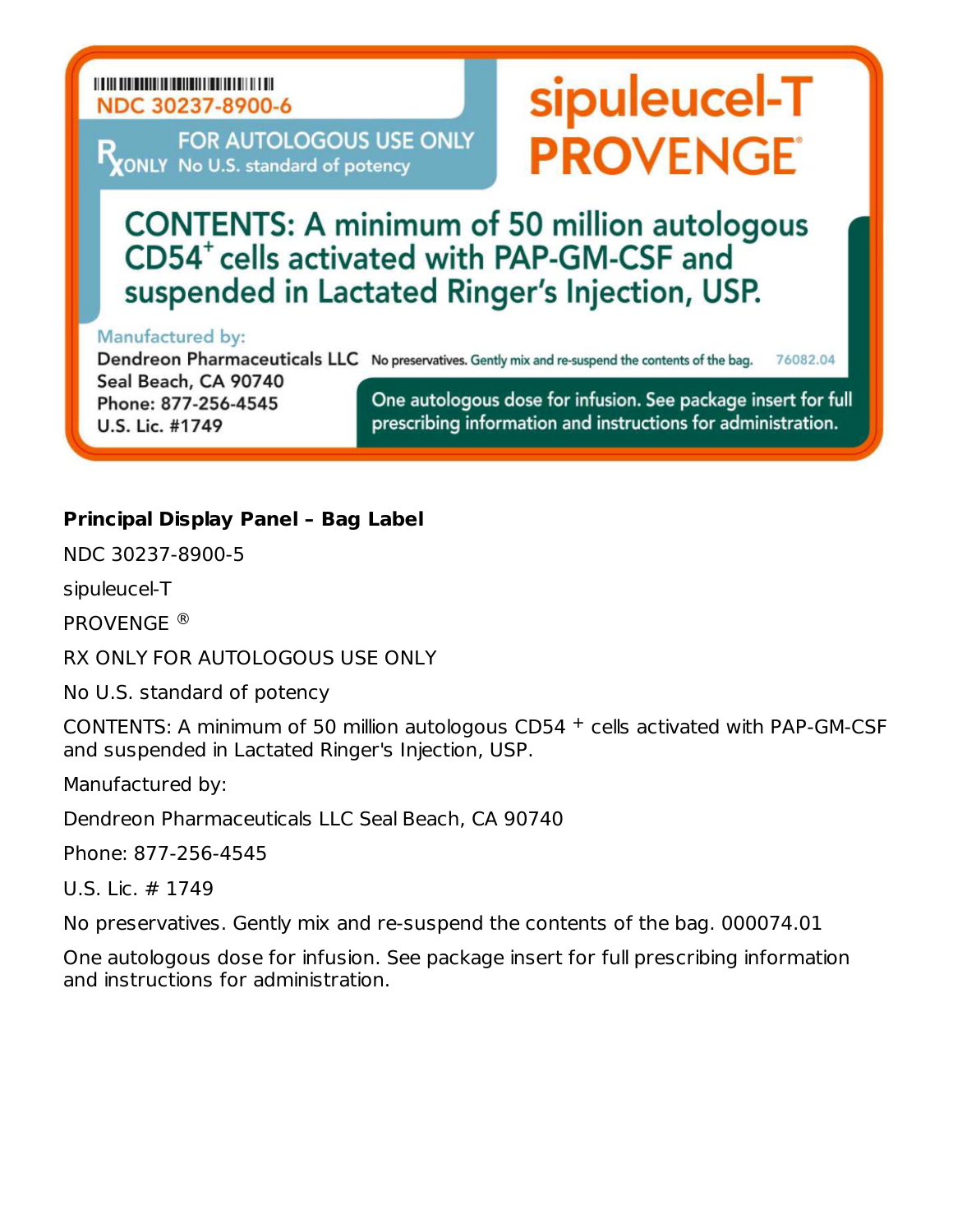## NDC 30237-8900-5

FOR AUTOLOGOUS USE ONLY RONLY No U.S. standard of potency

# sipuleucel-T **PROVENGE**

**CONTENTS: A minimum of 50 million autologous** CD54<sup>+</sup> cells activated with PAP-GM-CSF and suspended in Lactated Ringer's Injection, USP.

#### **Manufactured by:**

Dendreon Pharmaceuticals LLC No preservatives. Gently mix and re-suspend the contents of the bag. 000074.01

Seal Beach, CA 90740 Phone: 877-256-4545 U.S. Lic. #1749

One autologous dose for infusion. See package insert for full prescribing information and instructions for administration.

#### **Package Label 2**

sipuleucel-T 250 mL Lot XXXXXX-X

Store Refrigerated 2-8°C DO NOT FREEZE

Expiration Date: DD-MMM-YYYY

Expiration Time: XX:XX Time Zone:

First Name MI:

Last Name:

Date of Birth: DD-MMM-YYYY

NOT EVALUATED FOR INFECTIOUS SUBSTANCES

| sipuleucel-T                            | 250 mL      | Lot        | 200333-1 |               |                 |
|-----------------------------------------|-------------|------------|----------|---------------|-----------------|
| Store Refrigerated 2-8°C                |             |            |          | DO NOT FREEZE |                 |
| Expiration Date:                        | 01-JUL-2008 |            |          |               |                 |
| <b>Expiration Time:</b>                 | 13:01       | Time Zone: |          | PST           | <b>78021.04</b> |
| First Name M.I.:                        | John W.     |            |          |               |                 |
| Last Name:                              | Smith       |            |          |               |                 |
| Date of Birth:                          | 16-JUN-1951 |            |          |               |                 |
| NOT EVALUATED FOR INFECTIOUS SUBSTANCES |             |            |          |               |                 |

#### **PROVENGE** sipuleucel-t injection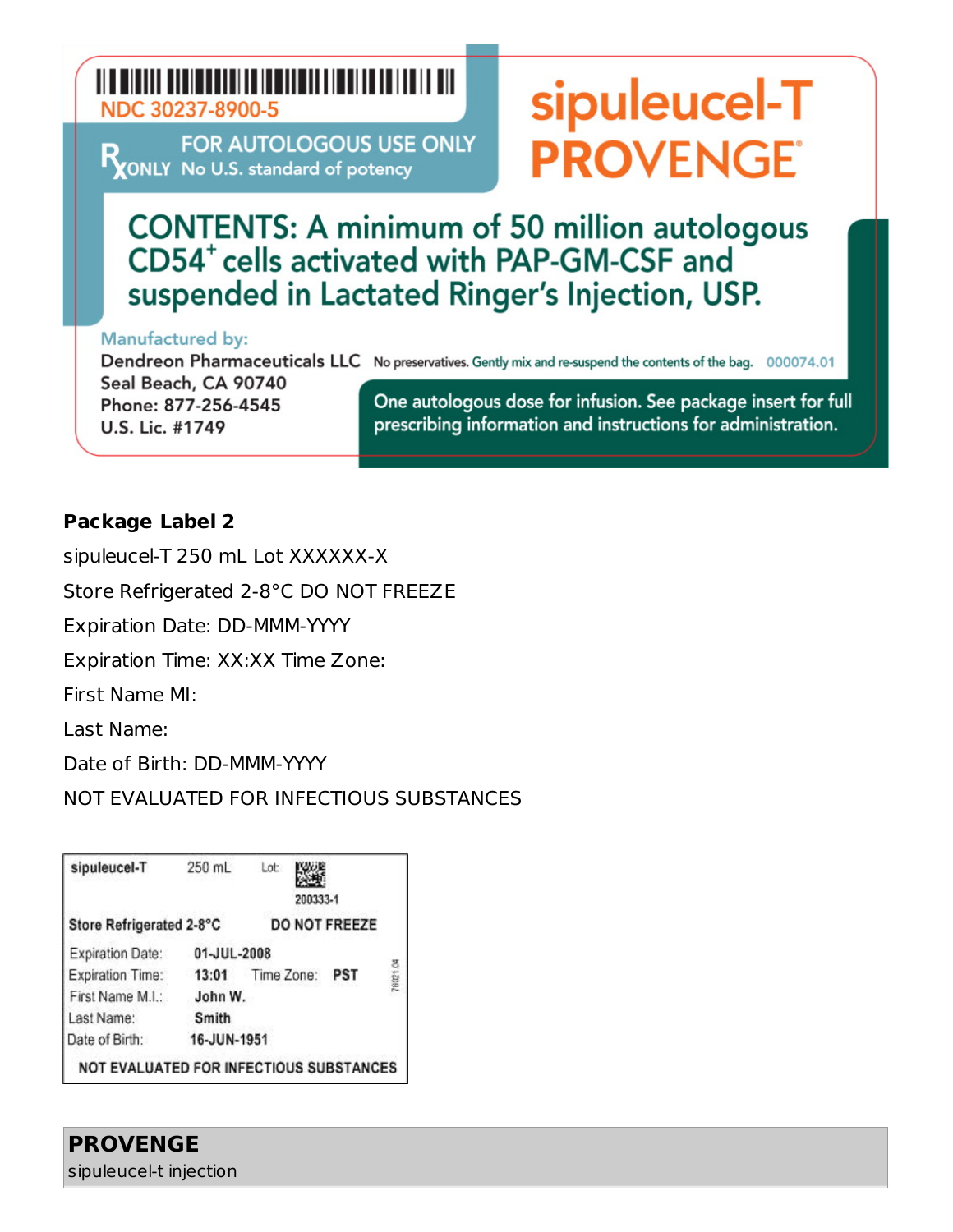| <b>Product Information</b>                 |               |                                                                  |  |                                       |  |                                     |
|--------------------------------------------|---------------|------------------------------------------------------------------|--|---------------------------------------|--|-------------------------------------|
| <b>Product Type</b>                        |               | <b>CELLULAR THERAPY</b><br><b>Item Code (Source)</b>             |  |                                       |  | NDC:30237-8900                      |
| <b>Route of Administration</b>             |               | <b>INTRAVENOUS</b>                                               |  |                                       |  |                                     |
|                                            |               |                                                                  |  |                                       |  |                                     |
| <b>Active Ingredient/Active Moiety</b>     |               |                                                                  |  |                                       |  |                                     |
|                                            |               | <b>Ingredient Name</b>                                           |  | <b>Basis of Strength</b>              |  | <b>Strength</b>                     |
|                                            |               | SIPULEUCEL-T (UNII: 8Q622VDR18) (SIPULEUCEL-T - UNII:8Q622VDR18) |  | SIPULEUCEL-T                          |  | 50000000                            |
|                                            |               |                                                                  |  |                                       |  |                                     |
| <b>Inactive Ingredients</b>                |               |                                                                  |  |                                       |  |                                     |
|                                            |               | <b>Ingredient Name</b>                                           |  |                                       |  | <b>Strength</b>                     |
| POTASSIUM CHLORIDE (UNII: 660YQ98I10)      |               |                                                                  |  |                                       |  |                                     |
| <b>CALCIUM CHLORIDE (UNII: M4I0D6VV5M)</b> |               |                                                                  |  |                                       |  |                                     |
| <b>WATER (UNII: 059QF0KO0R)</b>            |               |                                                                  |  |                                       |  |                                     |
| SODIUM CHLORIDE (UNII: 451W47IQ8X)         |               |                                                                  |  |                                       |  |                                     |
| <b>SODIUM LACTATE (UNII: TU7HW0W0QT)</b>   |               |                                                                  |  |                                       |  |                                     |
|                                            |               |                                                                  |  |                                       |  |                                     |
| <b>Packaging</b>                           |               |                                                                  |  |                                       |  |                                     |
| <b>Item Code</b><br>#                      |               | <b>Package Description</b>                                       |  | <b>Marketing Start</b><br><b>Date</b> |  | <b>Marketing End</b><br><b>Date</b> |
| NDC:30237-8900-<br>$\mathbf{1}$<br>6       | 1 in 1 CARTON |                                                                  |  |                                       |  |                                     |
| $\mathbf{1}$<br>5                          | Product       | NDC:30237-8900- 1 in 1 BAG; Type 0: Not a Combination            |  |                                       |  |                                     |
|                                            |               |                                                                  |  |                                       |  |                                     |
| <b>Marketing Information</b>               |               |                                                                  |  |                                       |  |                                     |
| <b>Marketing</b><br>Category               |               | <b>Application Number or Monograph</b><br><b>Citation</b>        |  | <b>Marketing Start</b><br><b>Date</b> |  | <b>Marketing End</b><br><b>Date</b> |
| <b>BLA</b>                                 | BLA125197     |                                                                  |  | 04/29/2010                            |  |                                     |
|                                            |               |                                                                  |  |                                       |  |                                     |
|                                            |               |                                                                  |  |                                       |  |                                     |

**Labeler -** Dendreon Pharmaceuticals LLC (079879298)

**Registrant -** Manpreet Judge (070452627)

#### **Establishment**

| <b>Name</b>                            | <b>Address</b> | <b>ID/FEI</b> | <b>Business Operations</b>                                                                                   |
|----------------------------------------|----------------|---------------|--------------------------------------------------------------------------------------------------------------|
| Dendreon<br><b>Pharmaceuticals LLC</b> |                |               | 079879298 manufacture(30237-8900) , analysis(30237-8900) , pack(30237-8900)<br>079879298 , label(30237-8900) |

## **Establishment**

| <b>Name</b>                  | <b>Address</b> | <b>ID/FEI</b> | <b>Business Operations</b> |
|------------------------------|----------------|---------------|----------------------------|
| Dendreon Pharmaceuticals LLC |                | 805418993     | analys is (30237-8900)     |